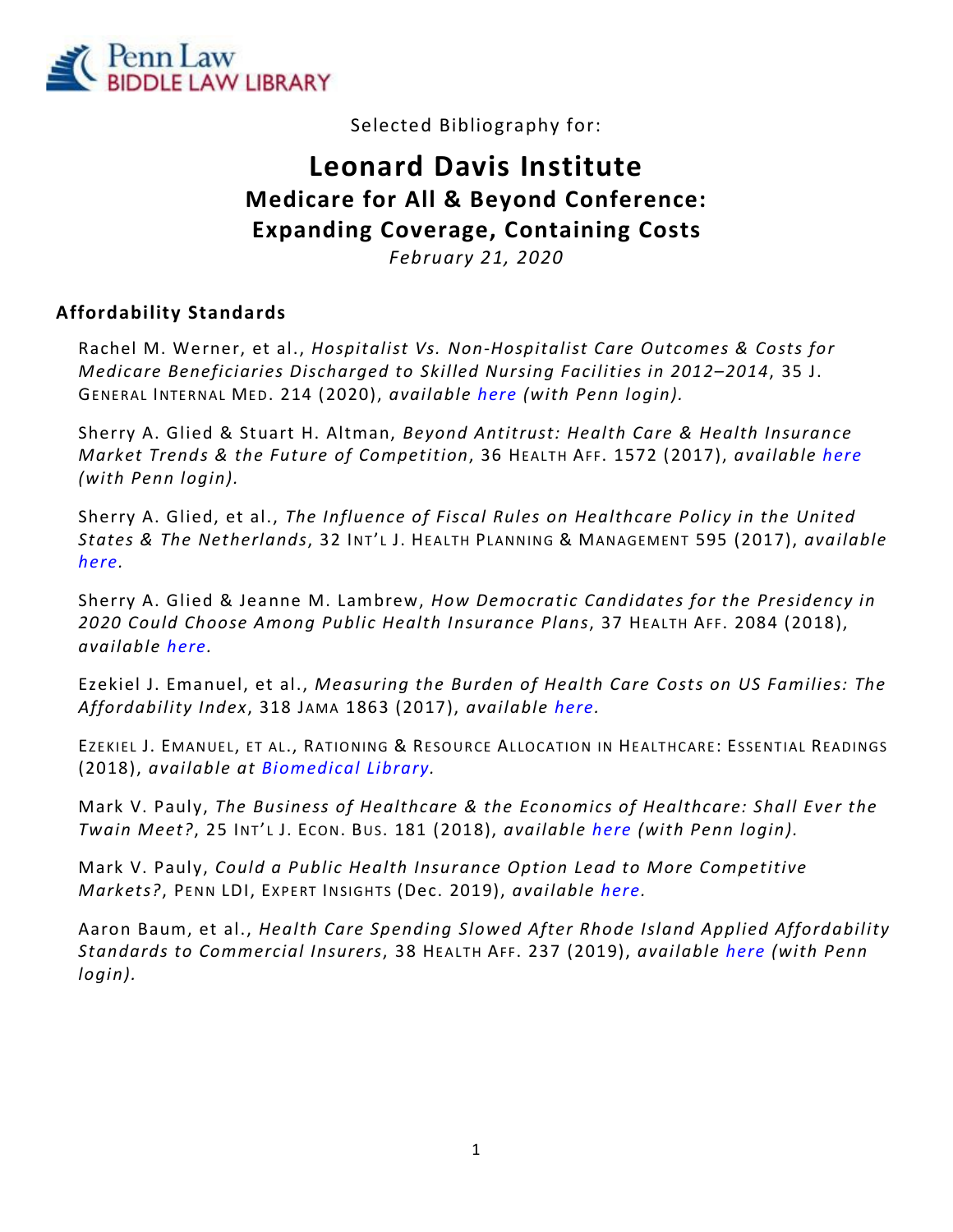

#### **Consumer Choice**

Keith Marzilli Ericson & Justin Sydnor, *The Questionable Value of Having a Choice of Levels of Health Insurance Coverage*, 31 J. ECON. PERSPECTIVES 51 (2017), *available [here.](https://bit.ly/2Gv887t)*

Allison K. Hoffman, *Cost-Sharing Reductions, Technocrat Tinkering, & Market-Based Health Policy*, 46 J. LAW, MED. & ETHICS 873 (2018), *available [here.](https://bit.ly/2ObfLnA)*

Allison K. Hoffman, *Health Care's Market Bureaucracy*, 66 UCLA L. REV. (forthcoming), *available [here.](https://bit.ly/3aVgoeI)*

Dave Grande, et al., *Patients' Willingness to Share Digital Health & Non-Health Data for Research: A Cross-Sectional Study*, 19 BMC MEDICAL INFORMATION & DECISION MAKING 157 (2019), *available [here.](https://bit.ly/2tP6x9T)*

Richard G. Frank, *Making Choice & Competition Work in Individual Insurance in Health Reform Proposals*, COMMONWEALTH FUND 1 (Jan. 2019), *available [here.](https://bit.ly/2RA9JPE)*

Michael P. Keane, et al., *Evaluating Consumers' Choices of Medicare Part D Plans: A Study in Behavioral Welfare Economics*, National Bureau Econ. Research, No. w25652. (2019), *available [here.](https://bit.ly/2OawBD7)*

Steven C. Martino, et al., *Can a More User-Friendly Medicare Plan Finder Improve Consumers' Selection of Medicare Plans?*, 52 HEALTH SERVICES RESEARCH 1749 (2017), *available [here.](https://bit.ly/2GEDrwp)*

Simon F. Haeder, et al., *A Knotty Problem: Consumer Access & The Regulation of Provider Networks*, 44 J. HEALTH POLITICS, POLICY & LAW 937 (2019), *available [here.](https://bit.ly/2tRdPdi)*

Jacob Glazer & Thomas G. McGuire, *Making Medicare Advantage a Middle-Class Program*, *in* MODELS OF HEALTH PLAN PAYMENT & QUALITY REPORTING 161 (2017), *available [here.](https://www.ncbi.nlm.nih.gov/pmc/articles/PMC3596475/)*

Robert T. Braun, et al., *Health Literacy & Plan Choice: Implications for Medicare Managed Care*, 2 HLRP 40 (2018), *available [here.](https://bit.ly/31fkD0B)*

Juan Carlos Conesa, et al., *Macroeconomic Effects of Medicare*, 11 J. ECON. AGEING 27 (2018), *available [here.](https://bit.ly/38QrcsY)*

David J. Meyers, et al., *Medicare Advantage Enrollees More Likely to Enter Lower-Quality Nursing Homes Compared to Fee-For-Service Enrollees*, 37 HEALTH AFF. 78 (2018), *available [here.](https://bit.ly/38PLGlq)*

Rachel O. Reid, et al., *The Roles of Cost & Quality Information in Medicare Advantage Plan Enrollment Decisions: An Observational Study*, 31 J. GENERAL INTERNAL MED. 234 (2016), *available [here](https://bit.ly/2tcfxpa) (with Penn login).*

Jonathan Gruber, *Delivering Public Health Insurance Through Private Plan Choice in the United States*, 31 J. ECON. PERSPECTIVES 3 (2017), *available [here.](https://bit.ly/2RB9zr6)*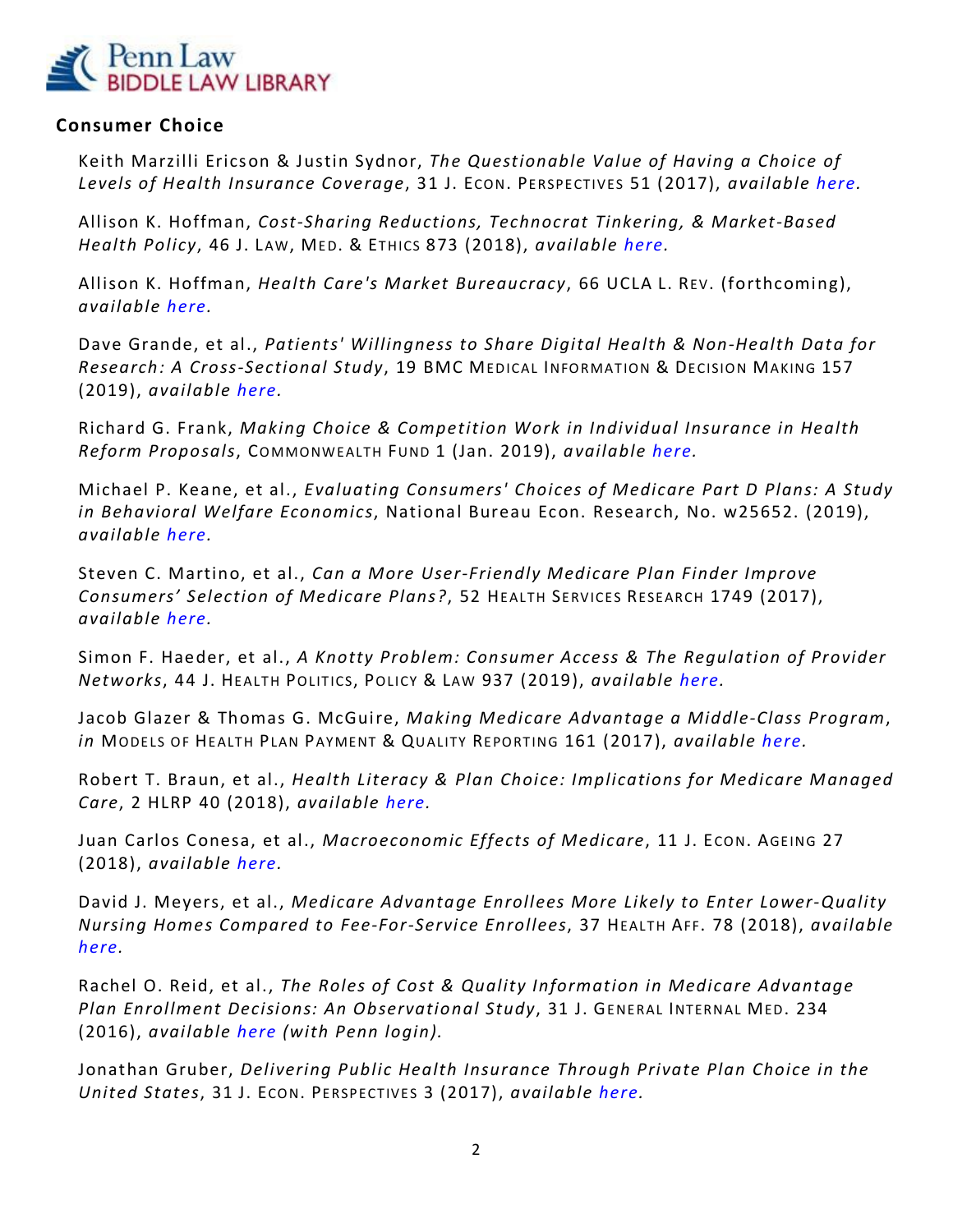

Jeah Kyoungrae Jung, et al., *The Effect of Publicized Quality Information on Home Health Agency Choice*, 73 MCRR 703 (2016), *available [here.](https://bit.ly/2RB9BPK)*

### **Political Feasibility**

Mollyann Brodie, et al., *Partisanship, Polling, & the Affordable Care Act*, 83 PUB. OPINION 423 (2019), *available [here.](https://bit.ly/36FweXA)*

Connie Garner, Rodney L. Whitlock, *The Concept of Four Pillars: The Fine Balance of Principles & Politics*, 43 GENERATIONS 33 (2019), *available [here](https://bit.ly/38Tmr1x) (with Penn login).*

PAUL STARR, REMEDY & REACTION: THE PECULIAR AMERICAN STRUGGLE OVER HEALTH CARE REFORM (2013), *available at [Ven Pelt Library.](https://franklin.library.upenn.edu/catalog/FRANKLIN_9951494303503681)*

David J. Brown, *Obamacare v. Trumpcare: Challenging the Partisan Politics Sabotaging US Healthcare Reform*, 40 U. LA VERNE L. REV. 31 (2018), *available [here.](https://bit.ly/2GB4atP)*

Cynthia R. Hall, *Epidemiology & Ideology: Why Health Equity is Problematic in the United States*, 16 FLA. PUB. HEALTH REV. 6 (2019), *available [here.](https://bit.ly/3aLU1sa)*

Carsten Jensen & Michael Bang Petersen, *The Deservingness Heuristic & The Politics of Health Care*, 61 AM. J. PO L. SCI. 68 (2017), *available [here.](https://bit.ly/2GwCIgL)*

Steven Epstein, *The Politics of Health Mobilization in the United States: The Promise & Pitfalls of "Disease Constituencies"*, 165 Soc. Sci. & MED. 246 (2016), *available [here.](https://bit.ly/2S0GGnq)* 

Donald M. Berwick, *Politics & Health Care*, 320 JAMA 1437 (2018), *available [here](https://bit.ly/3aS5OFw) (with Penn login).*

Philipp Trein, *Coevolution of Policy Sectors: A Comparative Analysis of Healthcare & Public Health*, 95 PUB. ADMIN. 744 (2017), *available [here.](https://ssrn.com/abstract=2548182)*

Daniel Béland, et al., *Obamacare & the Politics of Universal Health Insurance Coverage in the United States*, 50 SO C. POLICY & ADMIN. 428 (2016), *available [here.](https://bit.ly/2tSfHCy)*

Kirstin W. Scott, et al, *Sick of Health Care Politics? Comparing Views of Quality of Care Between Democrats & Republicans*, 38 JHQ 39 (2016), *available [here](https://bit.ly/2vz7uUf) (with Penn login).*

Yasser Bhatti, et al., *Global Lessons in Frugal Innovation to Improve Health Care Delivery in the United States*, 36 HEALTH AFF. 1912 (2017), *available [here.](https://bit.ly/3aUg5kD)*

#### **Payment & Pricing**

Gerard Anderson, et al., *It's Still the Prices, Stupid: Why the US Spends So Much on Health Care, & A Tribute to Uwe Reinhardt*, 87 HEALTH AFF. 38 (2019), *available [here](https://bit.ly/3aLW53o) (with Penn login).*

Gerard Anderson & B. Herring, *The All-Payer Rate Setting Model for Pricing Medical Services & Drugs*, 17 AMA J. ETHICS 770 (2015), *available [here.](https://bit.ly/2RDdQdD)*